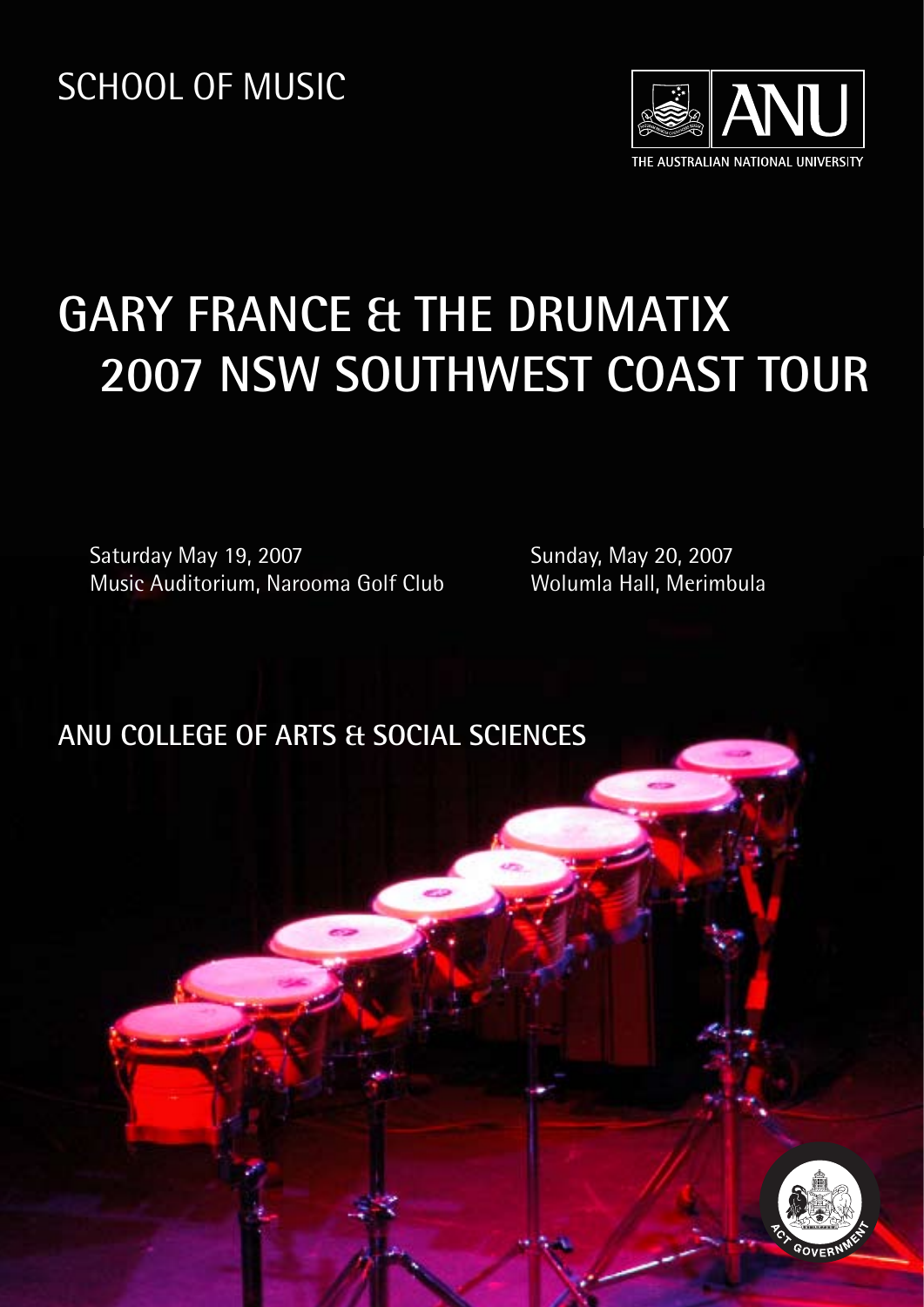## **PROGRAM**

| Music for Pieces of Wood<br>The DRUMatiX Percussion Group                       | <b>Steve Reich</b>      |
|---------------------------------------------------------------------------------|-------------------------|
| Etude No. 3<br>Richard Spong, Marimba                                           | Paul Smadbeck           |
| Etude in Ab, Opus 6, No. 2<br>Christina Hopgood Marimba - Jacinta Dunlop Piano  | Clair Omar Musser       |
| <b>Electric Counterpoint</b><br>Charles Martin - Marimba                        | <b>Steve Reich</b>      |
| <b>INTERVAL</b>                                                                 |                         |
| Djille<br>The DRUMatiX Percussion Group                                         | Peter Sculthorpe        |
| Dream of the Cherry Blossoms<br>Jacinta Dunlop Marimba / Gary France Percussion | Keiko Abe / Gary France |
| Northern Lights<br>Veronica Walshaw                                             | Eric Ewazen             |
| <b>Fluffy Ruffles</b><br>The DRUMatiX Percussion Group                          | George Hamilton Green   |

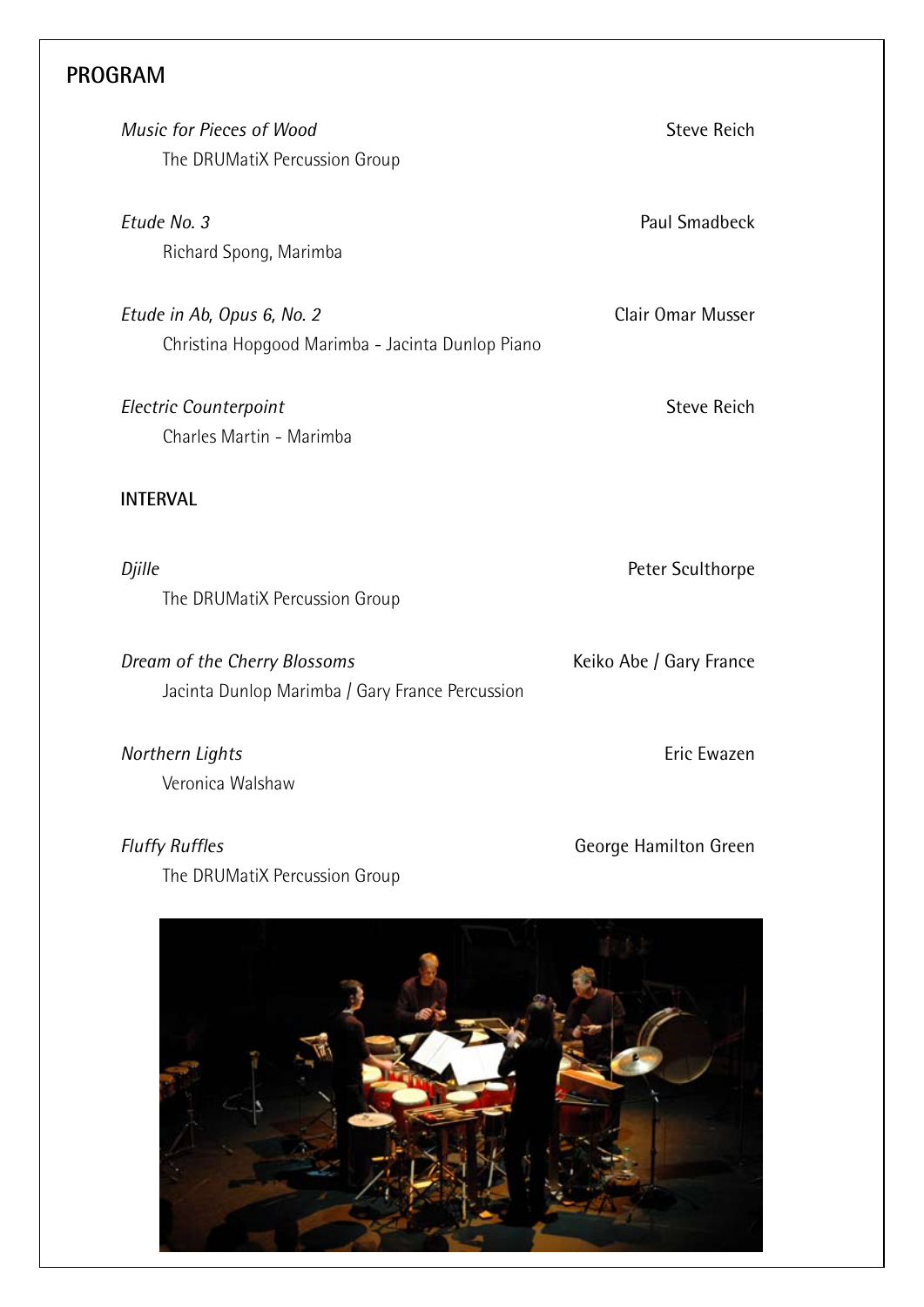## **PROGRAM NOTES**

#### *Music for Pieces of Wood* by Steve Reich

Minimalism in music has received increased attention since its introduction to music in the late 1960s by composers such as Reich and Riley. Its style has provided a fresh compositional alternative to atonality and serialism in the twentieth century. Steve Reich's *Music for Pieces of Wood* received its premiere performance in 1973. I first performed *Music for Pieces of Wood* in 1979 with the Abraxas Percussion Group for the Music Educators National Conference in Atlantic City USA under the supervision of the composer. *Music for Pieces of Wood* requires African Claves specially tuned to D#, B, A, C#, D# 8va. As these instruments are not available commercially I commissioned Chris Murdock, instrument maker and artist, better known for his audio work at the W.A. Academy of Performing Arts, to reproduce the instruments specified by Reich. - *Gary France*

#### *Etude No. 3* by Paul Smadbeck

*Etude No. 3* is one of the works written by Paul Smadbeck in the early 1980's. Smadbeck's career as a composer at that time was short-lived. Only having created five works during this time, he is still regarded highly by percussionists; as his music has become standard repertoire. A short time after these five pieces were composed, Smadbeck gave up playing as well as composing (late 1980's) to become a Commercial Real-Estate Agent. In Paul Smadbeck's own words, "this etude was written particularly to aid in the development of the independent (one-handed) roll." In the opening section of the piece (a chorale) the first moment where an independent roll is absolutely necessary is the fermata on D and G# (left hand). Next Smadbeck challenges the player with an independent roll on one note (or one bar – note is in bar 6 on F# in the right hand). This requirement forces the player to contort his/her hand to an awkward playing position and awkward interval (of the mallets) to play the independent roll. In the next section, an Ostinato (continuous musical pattern) is played in the left hand while breaking down octave independent rolls to independent strokes giving the illusion of an independent roll. This is technically challenging in that the roll becomes measured and forces the player to control their roll-speed. Overall, Smadbeck's *Etude No. 3* is an engaging piece of musical literature which correctly enables and guides a player to learn (with musical application) the technique of the 'Independent Roll'. This is achieved by the means of allowing for a 'free' roll-speed and then demanding a metrically controlled roll-speed. *- Richard Spong*

### *Etude in Ab, Opus 6, No. 2* by Clair Omar Musser

Clair Omar Musser (1901 – 1998) had a great influence on percussion technique, repertoire, instruments, and performance. He designed many instruments, and there is an international company specialising in percussion instruments that bears his name. His innovative four-mallet grip revolutionised marimba technique and is now a favourite grip for many performers. His solo compositions and transcriptions and his ensemble arrangements have enjoyed great popularity. This two-mallet etude can be performed with an optional piano accompaniment. There are four sections of the piece: the beginning section, in 9/8 time, introduces the style of the piece; the middle two sections, in 12/8 time, develop the piece further and consist of numerous arpeggiated passages; and the final section re-states the beginning themes and finishes the piece with a flourish. For me, the main challenge in performing this etude is the virtuosic tempo that Musser indicates. - *Christina Hopgood*

### *Electric Counterpoint* by Steve Reich

*Electric Counterpoint* is one of a series of three 'Counterpoint' pieces, each written for one instrument accompanied by pre-recorded tape of the same or very similar instruments. Reich creates structures of repetitions of patterns; one phrase enters and establishes itself, then another enters, but offset by 2 beats, and another, this time offset by 3 and a half beats from the original. In this way, Reich explores the relationships of the notes within the one pattern, not only rhythmically but also harmonically by adding patterns in the same rhythm but transposed in pitch. This piece was originally written for guitar (with electric bass) and first recorded by Pat Metheny in 1987 with consultation from Reich, most performances use Metheny's tape part or are by an ensemble. My version required no transcription since the guitar and bass parts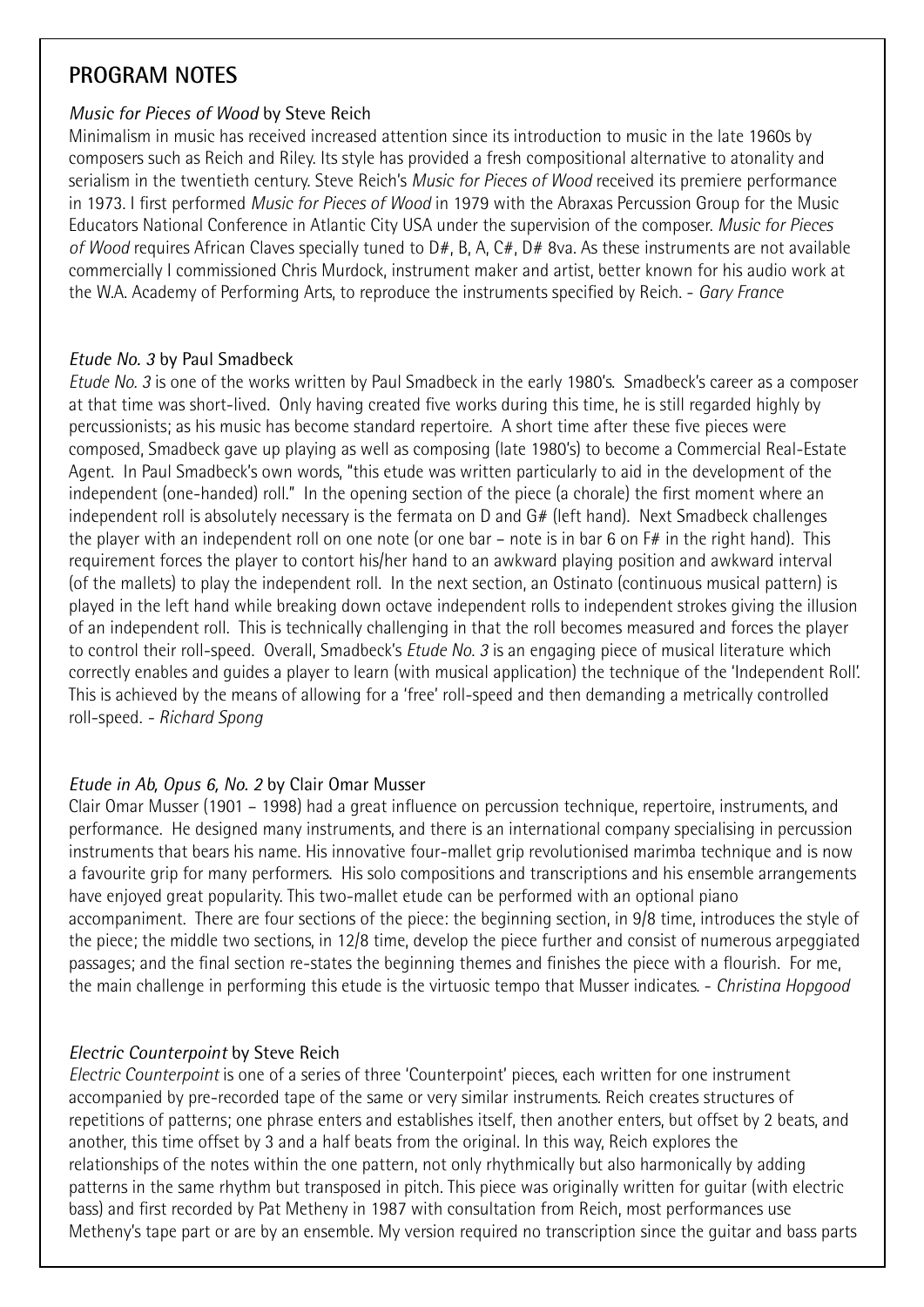fit within the concert marimba's range. I recorded the tape part in sections over a period of about 5 weeks and was assisted in post-production and the live sound by Niven Stines. The impression I want to convey with this piece is of an all encompassing beautiful sound, contrasted with incessant, confusing rhythm that assaults conventional musical sensibilities. The use of marimba is perfect in this context. The deep bass affects not just the ears but the whole body and the high register brings out the clean precise melodies. This juxtaposition conveys the theme of the piece – counterpoint – but it is also expressed in other ways. The grandest is the relationship between the three sections, labelled fast, slow, and fast, one of the smallest is the ambiguity of the time signature towards the end of the work. I feel that *Electric Counterpoint* like many other minimalistic pieces is about creating a visceral experience from an almost scientific structure. When listening to it, I find the repeating phrases hypnotic and calming. I recede into thought only to be woken with surprise to find that the structure has changed or that the piece is actually over! I hope that you can have an equally rewarding experience. Steve Reich (born 1936) is an acclaimed American composer, famous as a pioneer of minimalism. One of his early experimental techniques was the manipulation of tape loops and the phasing effect by playing two copies of a loop at slightly different speeds. This concept developed into the idea of repeating phrases that are displaced by a certain duration, as can be heard in *Electric Counterpoint*. *- Charles Martin*

#### *Djilile* by Peter Sculthorpe

*Djilile*, for percussion quartet, is based on an adaptation, with additional material, of the Aboriginal melody "Whistling duck on a Billabong". It was collected in northern Australia in the late 1950s by A.P. Elkin and Trevor Jones. *Djilile* was first performed by the Sydney - based percussion ensemble Synergy on 7th March 1990 at the Adelaide Festival of the Arts. - *Peter Sculthorpe*

#### *Dream of the Cherry Blossoms* by Keiko Abe

Japanese composer and marimba virtuoso, Keiko Abe was born into a family of doctors and businessmen. She studied piano and xylophone as a child and although pressured by her family to study medicine, Abe gained qualifications in music performance, composition and education. In 1963, the Yamaha Corporation chose Abe to be the marimba consultant to aid in the development of the marimba design which would allow for it's expansion and use as a solo instrument. Abe says of the instrument, "The marimba is very special for me. I listen carefully to understand its many possibilities. I have great respect for the marimba. When I play, I have a great desire to find its expressive possibilities - knowing that at one time this most beautiful wood came from a living tree with its own history and experience. It is as if the marimba bar breathes like a living tree, and when I make music I want to breathe with it." Abe has transformed the marimba into a solo concert instrument. Abe's music is unique in style and she continues to explore new territory for the marimba. Improvisation is central to her compositional technique. *Dream of the Cherry Blossoms* is based on an improvisation on the traditional Japanese folksong "Sakura, Sakura", which is heard during the Cherry Blossom Festival in Japan. The theme of the folksong is treated more or less in fragments and it represents the "dream" or "fantasy" world. The tone E is central to the piece and the repetitiveness of it is representative of continuously falling cherry blossoms. This piece uses the full range of the five-octave marimba and requires strong dynamic contrasts. It encompasses a range of techniques on the marimba and the performer and listener alike are taken on an expressive musical journey. *- Jacinta Dunlop*

#### *Nothern Lights* by Eric Ewazen

Eric Ewazen teaches theory and composition at the Juilliard School of Music in New York. *Northern Lights*  is a technically very demanding piece, its beautiful tonalities and general sound make it well worth learning though. It is a piece that is in any advanced marimbist's repertoire. *- Veronica Walshaw*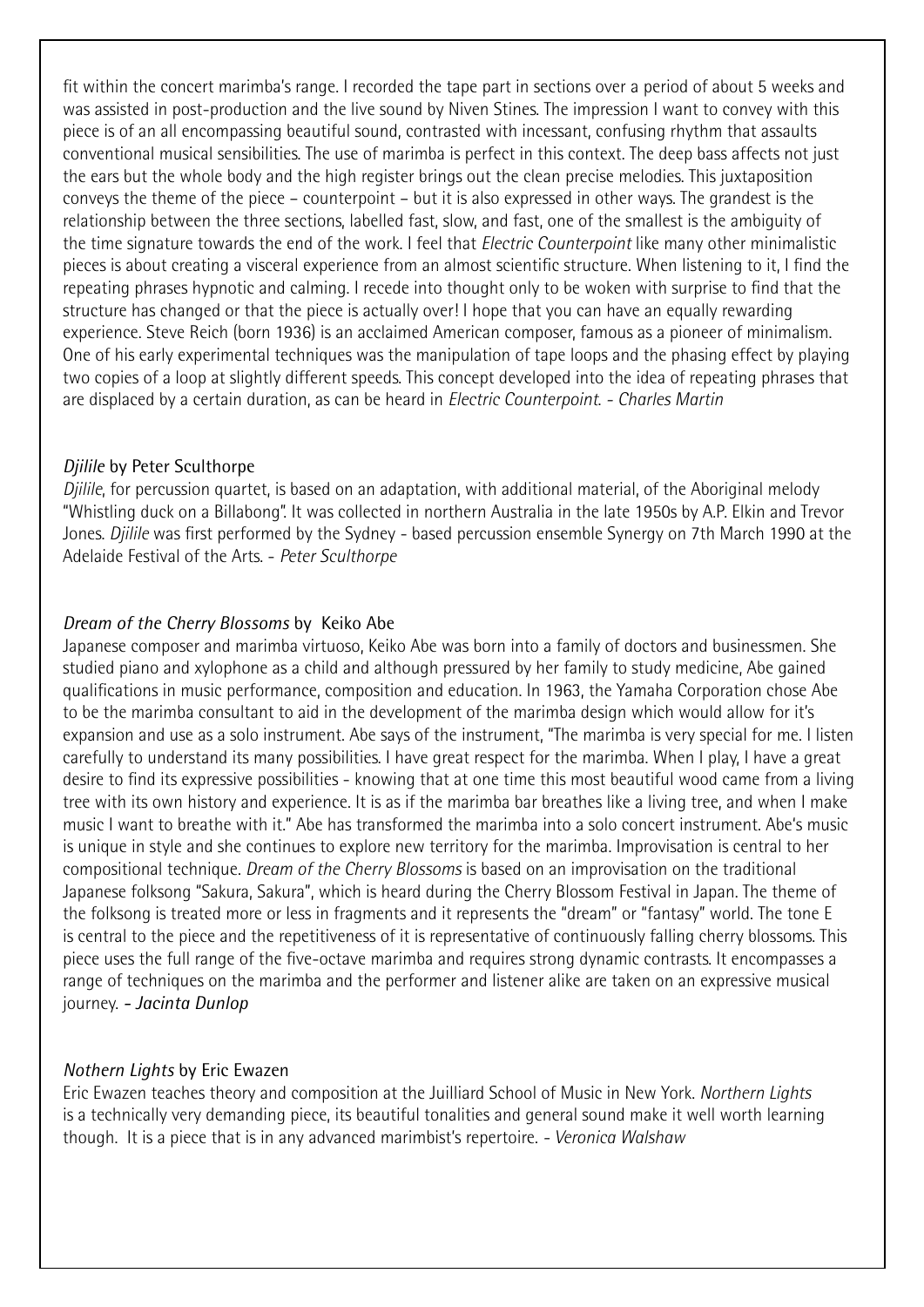#### *Fluffy Ruffles* by George Hamilton Green

George Hamilton Green (1893 - 1970) was born into a musical family. He was a piano prodigy by age four, and by the time he was eleven he was already being called "the greatest xylophone player in the world"! He recorded hundreds of solos, and played with many bands. In 1928, George and his brothers Joseph and Lew were the original sound crew for Walt Disney animations, and played on the soundtrack for the first ever Disney cartoon – Steamboat Willie. In the 1920s, George Hamilton Green wrote a series of 50 lessons for xylophone and sold them for \$1 each. Each lesson was crafted to develop and refine a particular xylophone skill or technique, while teaching the player all of the 12 keys. This book is still universally used by percussionists at all stages in their development, and is generally thought of as an essential instruction course for xylophone. *Fluffy Ruffles* is a ragtime piece that was composed in 1919 by Green, and in today's performance was arranged in 1986 by William Kahn (Nexus Percussion) for solo xylophone and marimba band. Ragtime is an American style of music that preceded jazz from the late 1800s until about 1920. It is characterized by accents on unusual parts of the beat, which gives a syncopated style. Xylophone rags are characterized by fast, virtuosic solo parts, as can be heard in this piece. - *Christina Hopgood*

## **BIOGRAPHIES**

**Gary France** loves to play music, all kinds! You will find him at home in the orchestra pit, a circus band, the concert stage, a jazz club, a Western Swing Band, folk festivals, Greek weddings, techno raves or in Canberra, Australia making music with his percussion students at the Australian National University. Past performances and teaching have taken him to India, Africa, Indonesia, Singapore, Taiwan, New Zealand and all parts of North America. Gary has been an ANU School of Music faculty member since 1998, and is director of the ANU ensemble DRUMatiX. Gary's leadership activities include former Head of the West Australian Conservatorium and the ANU School of Music, as well as Convener/Artistic Director of numerous major events such as Heartbeat International World Music Festival (1995), the Australian National Marimba Festival (2001) the Rhythms of Life Percussion Festival (2002), the Australian National Percussion Symposium (2003), and the Australian Music Educators National Conference (2005). Gary is also the Lead Principal Investigator in the ANU New Media Laboratory (NML), a research team that explores the multifaceted relationships between acoustic instruments. His most recent projects have included producing the sound design and music for the Australian premiere production by The Street Theatre of the play QED by Peter Parnell (West Wing); Video Phase by Steve Reich with performances at the Taiwan-Australia New Media Art Symposium (AUS) and KOSA International Percussion Festival (USA); collaborative composition and performance for the Southeast Asian segment of the Opening Ceremonies (15th Asian Games DOHA 2006); and the New Directions Music Festival (Singapore).

**Richard Spong:** My musical career began with making music with my family playing and singing hymns in church and at home. Soon after, a move to America saw my ability to learn percussion performing with American Concert Bands and Marching Bands. In the marching bands I began to develop technically as a player, and only then did I really begin to play basic melodies on the "quints" (5 tenor drums off a marchers shoulder usually tuned a 3rd apart). In May 2001, my family and I moved back to Australia where I pursued the study of drum kit and popular music. After high school, I auditioned for the then Canberra School of Music with Gary France. Since then I've learnt more about music then I could ever dream possible. The whole time I've been enjoying every last minute, of each struggle, victory, and musical experience.

**Christina Hopgood** played piano from a young age, and started playing percussion when she was 10. At age 12 started taking lessons at her school, Canberra Girls Grammar. She played percussion in the Junior, Intermediate, and Senior Concert Bands, as well as the Big Band, Percussion Ensemble, and Symphonic Wind Band. In 2004 she received a Highly Commended in the Australian Percussion Eisteddfod in the 4-mallet section. Christina is now enjoying her second year of her Performance degree at the Australian National University.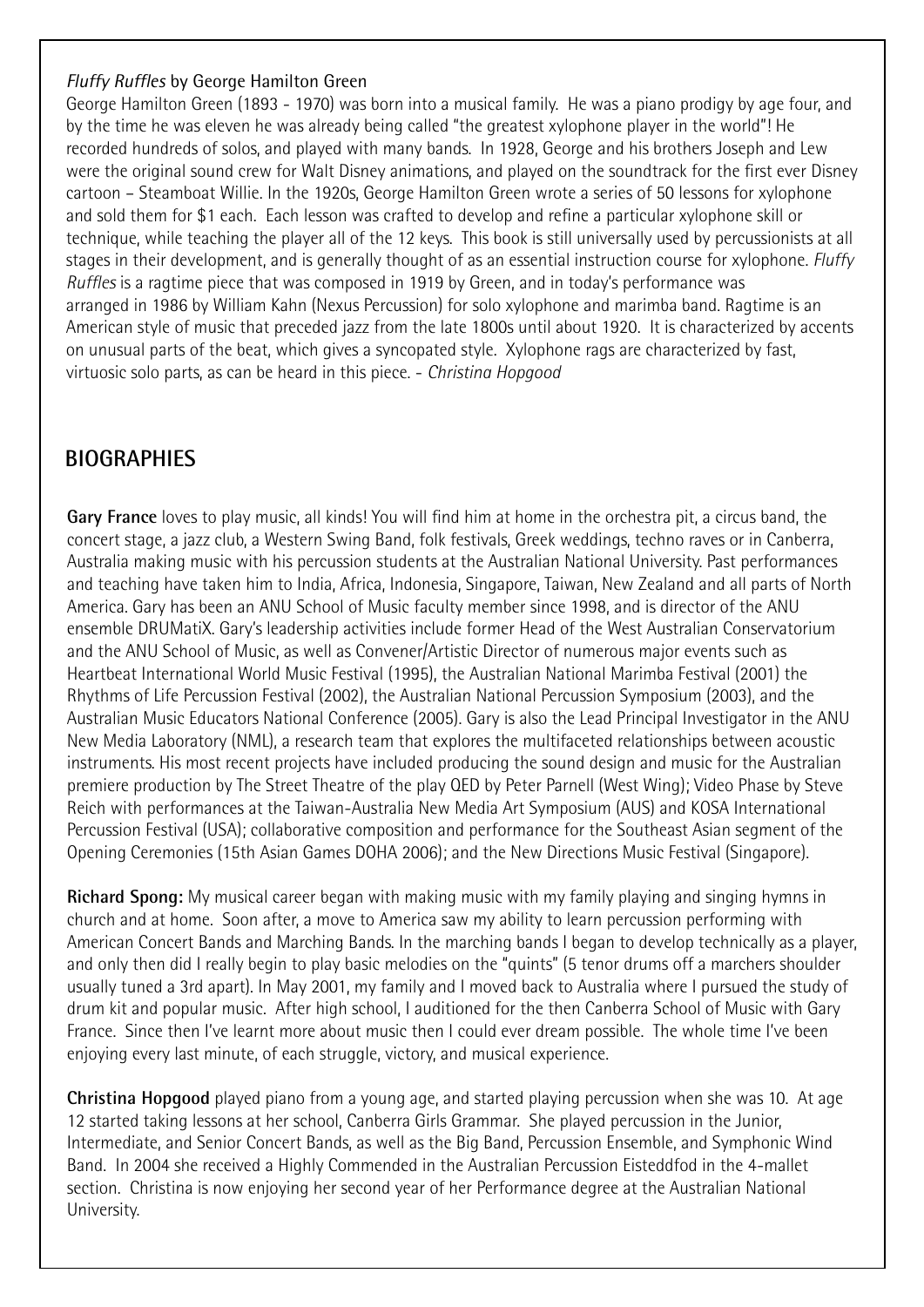**Charles Martin** started learning percussion in 2000. He is now in his final semester of a percussion performance major at ANU while continuing to study at honours level in mathematics. Over the last seven years he has played both drum set and percussion in local bands and orchestras in Canberra and tours nationally with his rock band Los Capitanes. In the future he would like to continue pursuing musical performance in both rock and classical settings with a particular focus on the fusion of percussion with electronic and computer music.

**Veronica Walshaw** started her musical studies learning piano, starting at the tender young age of four under Adrian Tien and Elizabeth Fyfe. She obtained her CMuSA in piano in 2001. Veronica started learning percussion at the age of thirteen with the MuST program, continuing with the Type II program at the ANU School of Music and is currently in the third year of her Bachelor of Music degree. Veronica's percussion teachers have been Bree van Reyk, Mary Broughton, Michael Askill and Gary France. Veronica has played in numerous concerts as a soloist, in ensembles, bands and orchestras. She has performed at the Sydney Opera House and the Royal Theatre in Dunedin, New Zealand. Veronica joined the James McCusker Orchestra in 2000 and is currently the principal percussionist of the Canberra Youth Orchestra. In 2006 she was the soloist with the orchestra, playing the Carl Vine concerto for Percussion. She is also the recipient of the 2006 Canberra Symphony Orchestra Scholarship. Veronica will be pursuing her musical studies abroad and is leaving for America in September, 2007.

**Jacinta Dunlop** is currently studying for her honours degree in percussion performance at the Canberra School of Music. After graduating with a Bachelor of Music (percussion) from the ANU in 2002, Jacinta completed a Graduate Diploma of Secondary Education (Music) and has been a classroom music teacher at St Clare's College, Canberra, for the past 2 years. She has also gained an Associate of Music in piano. She currently combines her study with conducting the St Edmund's and St Clare's Intermediate Band and Percussion Ensemble and teaching private percussion students. Musical highlights for Jacinta in recent years include the premier of her own composition for percussion and dance in 2004, performing as part of an International Youth Orchestra for the Salt Lake City Winter Olympics in 2002, being selected to take part in the Australian National Academy of Music program in Perth in 2002 and leading the percussion section in the Youth Orchestras Federation Conference in Tasmania, 2001. Jacinta has performed with a range of ensembles including the Canberra Symphony Orchestra, the ANU Virtuosi Orchestra, the ANU Choral Society and Canberra Youth Music.

**THE DRUMatiX PERCUSSION GROUP** is the resident percussion ensemble of the Australian National University School of Music. Operating under their present name since the beginning of 2003, they are comprised of percussion students and graduates of the ANU and are dedicated to presenting the rich and diverse repertoire written exclusively for percussion. Associate Professor Gary France has directed the percussion program at the ANU since his appointment in 1998. Major initiatives for the ANU Percussion program have included performing African Drumming for Nelson Mandela, 2000, hosting the inaugural Australian Marimba Conference, 2001, performing for the Australian National Academy of Music "Rhythms of Life" Percussion Festival, 2002, Perth W.A., hosting the inaugural Australian National Percussion Symposium and Eisteddfod, 2003 participating in the Melbourne Festival's International Youth Master class in Percussion, 2006.

### **The ANU DRUMatiX**

Gary France – Artistic Director Christina Hopgood, Richard Spong, Veronica Walshaw, Charles Martin, Jacinta Dunlop

#### **Would you like to be on our mailing list?**

Send mail to: Gary@garyfrance.com

We would like to thank and acknowledge the support of:

The Sapphire Coast Music Society, The Montague Choristers, William and Elizabeth Hawkey, Geoff Broadfoot Bobbie Thaxton, Rosemary Towers, Michael Stent, Olwen Morris, Clayton Fiander, The ANU Venue Operations Team, Catherine Bennetts, the SOM Executive.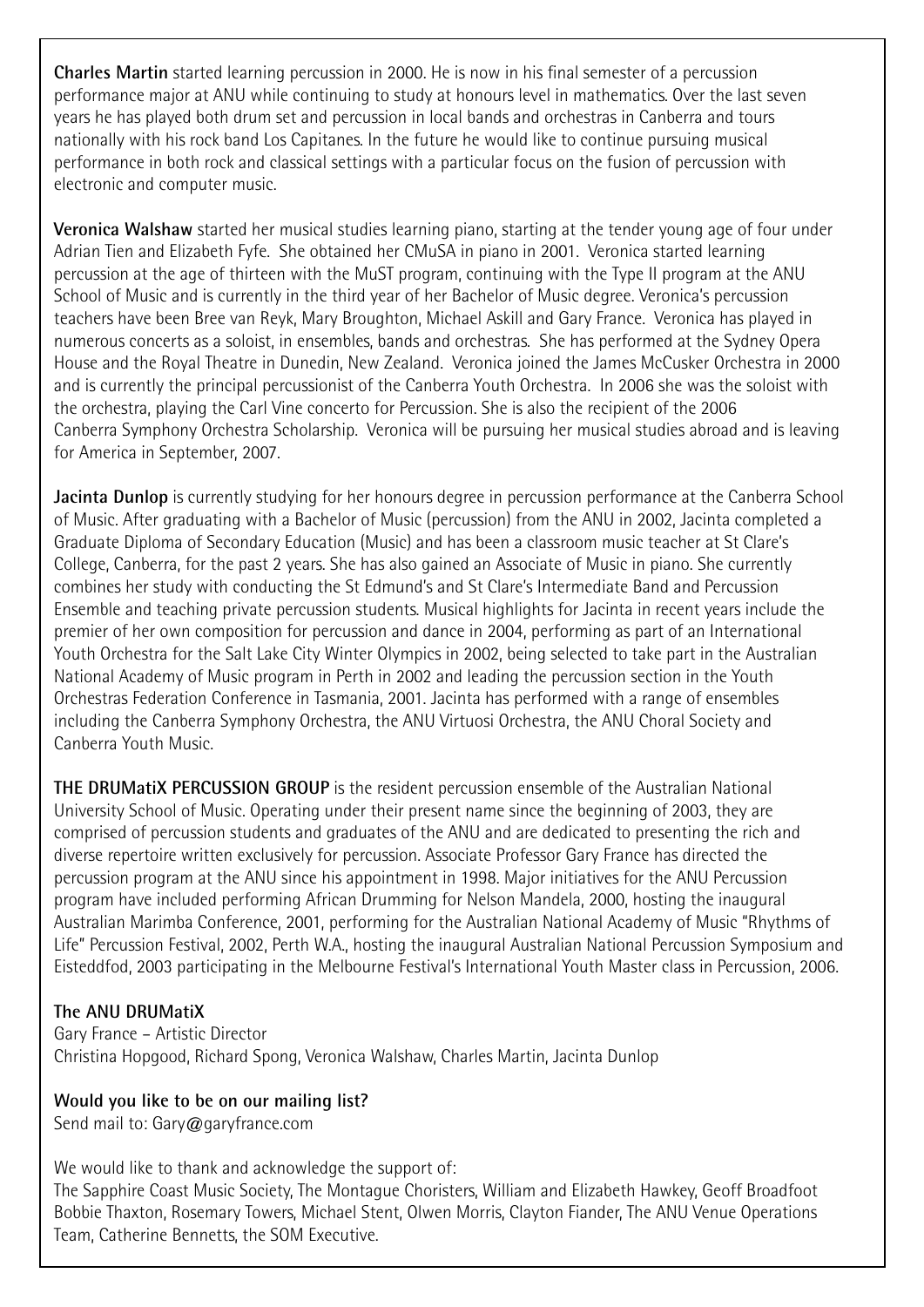## **UPCOMING CONCERTS**

#### *KIDDIECUSSION*

31 May – 2 June 2007 Young Peoples Concerts *KIDDIECUSSION* 2007' A series of interactive concerts for young people. http://www.garyfrance.com/ypc.php



#### *COMING TOGETHER*

#### 1 – 2 June 2007

DRUMatiX Gary France and the DRUMatiX Percussion Group with special Guest Tuza Afutu Master Drummer, Dancer and Percussionist from Ghana, West Africa. Percussionist Gary France and ANU DRUMatiX are an award winning combination any year – but particularly in 2007. Previously delighted audiences will a very special winter concert on June 1st and 2nd, 2006 at the ANU Arts Centre. This year's program celebrates Gary France's tenth year at the ANU (twentieth in Australia!) Come and hear Steve Reich's mesmerizing *Sextet*, Fredrick Rzewski's *Coming Together* a haunting tribute to the 1971 inmate uprising at the notorious Attica Prison uprising featuring international Jazz Artists Eric Ajaye and Miroslav Bukowsky, Erik Griswold's *Strings Attached* and the ANU World Music African Drum and Dance Ensemble with Master Drummer Tuza Afutu. May 30 and June 1 and 2 ANU Arts Centre Theatre Tickets are available through Canberra Ticketing in late February http://www.anu.edu.au/music/events/concerts.php

*Tuza Afutu*



## **THE ANU SCHOOL OF MUSIC**

Since its establishment in 1965, the School of Music has become a 'meeting place' for local, national and international professionals, students and visitors who all share a common passion for, and commitment to music.

The 2007 Concert Program is a celebration of the School's long reputation in creativity and excellence in music making and performance. We celebrate our achievements and the significant contribution that the School, through its staff and students, has made and continues to make to the Australian cultural landscape.

We extend an invitation to our friends, supporters and the broader community to come and enjoy all the events and performances that the School has to offer.

For more information about the School of Music and its concert program please contact the School:

- T: 02 6125 5700
- E: schoolofmusic@anu.edu.au
- W: www.anu.edu.au/music